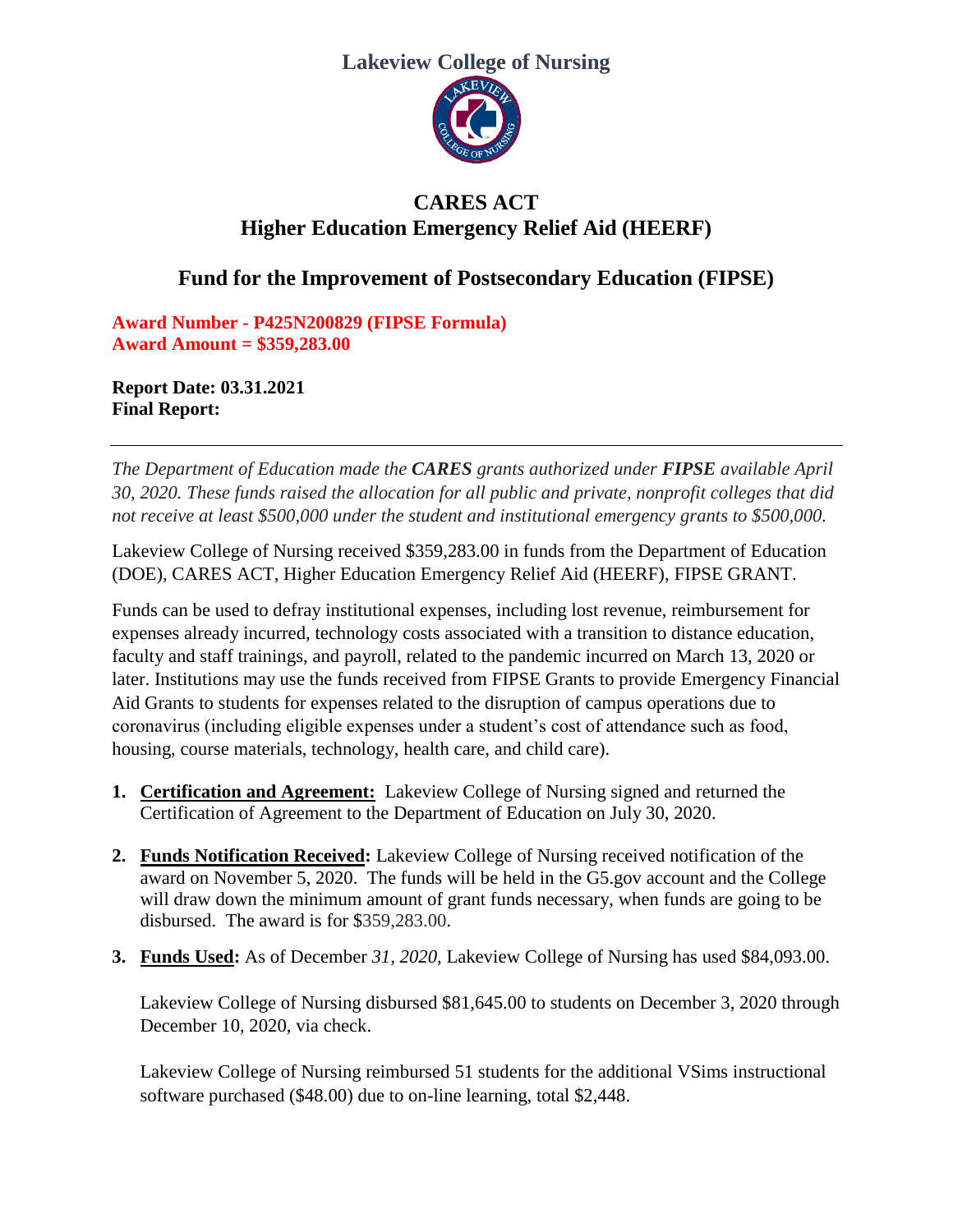The breakdown is as follows:

|                                   | Ending 12.31.20 Ending .3.31.21 |              |
|-----------------------------------|---------------------------------|--------------|
| Financial Aid Grants to Students* | \$81,645.00                     |              |
| Campus Safety & Operations        |                                 | 910.90<br>S. |
| <b>Additional Equipment</b>       |                                 | \$68,327.88  |
| <b>Additional Software</b>        | \$2,448.00                      | \$3,498.00   |
| Total spent                       | \$84,093.00                     | \$72,736.78  |

#### **\*\$81,645.00 = Financial Aid Grants to Students**

**Number of Students Eligible**: Lakeview College of Nursing had 154 eligible students out for the fall 2020 semester. (Eligibility = to participate in programs under Section 484 in Title IV of the Higher Education Act of 1965 and thus eligible to receive Emergency Financial Aid Grants to students under Section 18004(a)(3) of the CARES Act.)

**Method of Distribution:** Lakeview College of Nursing used the following method(s) to determine which students received Emergency Financial Aid Grants and how much they would receive under Section (a)(3) of the CARES Act.

**Each eligible student received \$35.00 per enrolled credit hour after on-line credit hours were reduced. (This is criteria calculation, not reimbursement of tuition and fees).**

| <b>CREDIT HOURS</b> | <b>Amount</b> |  |
|---------------------|---------------|--|
| 15                  | 525           |  |
| 14                  | 490           |  |
| 13                  | 455           |  |
| 12                  | 420           |  |
| 11                  | 385           |  |
| 10                  | 350           |  |
| 9                   | 315           |  |
| 8                   | 280           |  |
| 7                   | 245           |  |
| 6                   | 210           |  |
| 5                   | 175           |  |
| 4                   | 140           |  |
| 3                   | 105           |  |
| $\overline{2}$      | 70            |  |